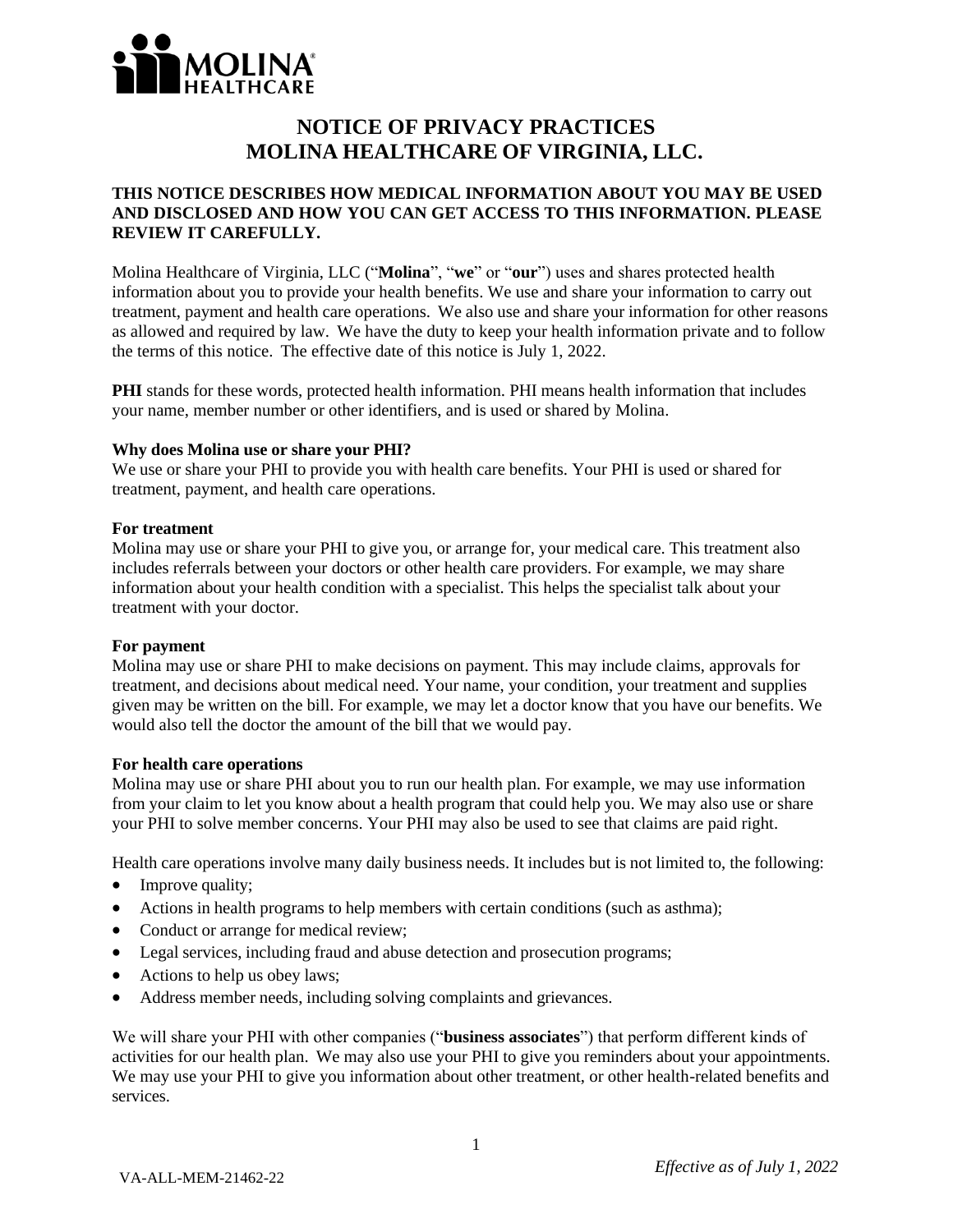# **When can Molina use or share your PHI without getting written authorization (approval) from you?**

The law allows or requires Molina to use and share your PHI for several other purposes including the following:

# **Required by law**

We will use or share information about you as required by law. We will share your PHI when required by the Secretary of the Department of Health and Human Services (HHS). This may be for a court case, other legal review, or when required for law enforcement purposes.

# **Public health**

Your PHI may be used or shared for public health activities. This may include helping public health agencies to prevent or control disease.

# **Health care oversight**

Your PHI may be used or shared with government agencies. They may need your PHI for audits.

# **Research**

Your PHI may be used or shared for research in certain cases.

# **Legal or administrative proceedings**

Your PHI may be used or shared for legal proceedings, such as in response to a court order.

#### **Law enforcement**

Your PHI may be used or shared with police to help find a suspect, witness or missing person.

# **Health and safety**

Your PHI may be shared to prevent a serious threat to public health or safety.

# **Government functions**

Your PHI may be shared with the government for special functions. An example would be to protect the President.

#### **Victims of abuse, neglect or domestic violence**

Your PHI may be shared with legal authorities if we believe that a person is a victim of abuse or neglect.

#### **Workers compensation**

Your PHI may be used or shared to obey workers compensation laws.

#### **Other disclosures**

Your PHI may be shared with funeral directors or coroners to help them do their jobs.

# **When does Molina need your written authorization (approval) to use or share your PHI?**

Molina needs your written approval to use or share your PHI for a purpose other than those listed in this notice. Molina needs your authorization before we disclose your PHI for the following: (1) most uses and disclosures of psychotherapy notes; (2) uses and disclosures for marketing purposes; and (3) uses and disclosures that involve the sale of PHI. You may cancel a written approval that you have given us. Your cancellation will not apply to actions already taken by us because of the approval you already gave to us.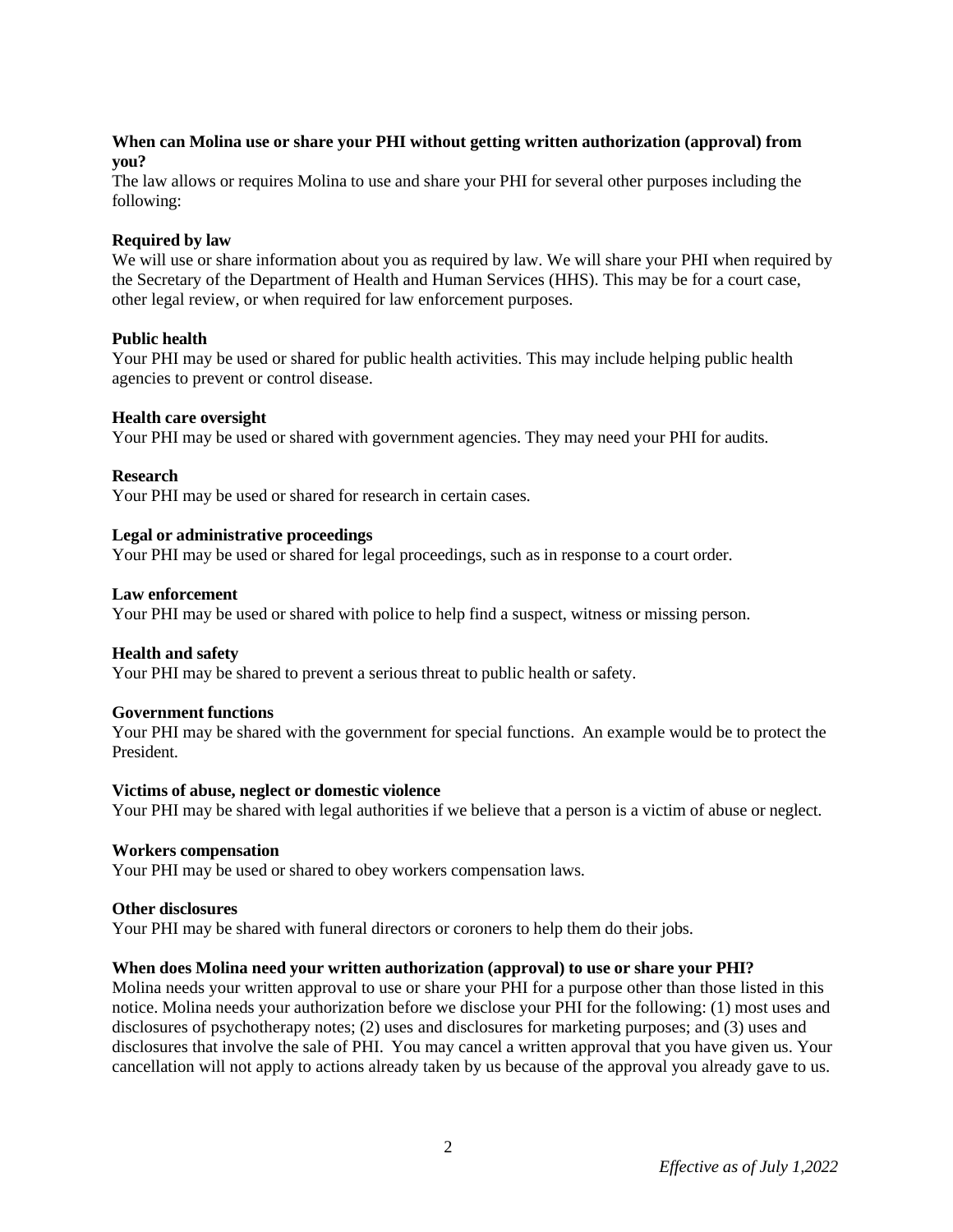# **What are your health information rights?**

You have the right to:

# • **Request restrictions on PHI uses or disclosures (sharing of your PHI)**

You may ask us not to share your PHI to carry out treatment, payment or health care operations. You may also ask us not to share your PHI with family, friends or other persons you name who are involved in your health care. However, we are not required to agree to your request. You will need to make your request in writing. You may use Molina's form to make your request.

# • **Request confidential communications of PHI**

You may ask Molina to give you your PHI in a certain way or at a certain place to help keep your PHI private. We will follow reasonable requests, if you tell us how sharing all or a part of that PHI could put your life at risk. You will need to make your request in writing. You may use Molina's form to make your request.

# • **Review and copy your PHI**

You have a right to review and get a copy of your PHI held by us. This may include records used in making coverage, claims and other decisions as a Molina member. You will need to make your request in writing. You may use Molina's form to make your request. We may charge you a reasonable fee for copying and mailing the records. In certain cases, we may deny the request. Important note: We do not have complete copies of your medical records. If you want to look at, get a *copy of, or change your medical records, please contact your doctor or clinic.*

# • **Amend your PHI**

You may ask that we amend (change) your PHI. This involves only those records kept by us about you as a member. You will need to make your request in writing. You may use Molina's form to make your request. You may file a letter disagreeing with us if we deny the request.

# • **Receive an accounting of PHI disclosures (sharing of your PHI)**

You may ask that we give you a list of certain parties that we shared your PHI with during the six years prior to the date of your request. The list will not include PHI shared as follows:

- For treatment, payment or health care operations;
- To persons about their own PHI;
- Sharing done with your authorization;
- Incident to a use or disclosure otherwise permitted or required under applicable law;
- PHI released in the interest of national security or for intelligence purposes; or
- As part of a limited data set in accordance with applicable law.

We will charge a reasonable fee for each list if you ask for this list more than once in a 12-month period. You will need to make your request in writing. You may use Molina's form to make your request.

You may make any of the requests listed above or may get a paper copy of this notice. Please call Molina Member Services at the toll-free phone number on your Molina ID card.

# **What can you do if your rights have not been protected?**

You may complain to Molina and to the Department of Health and Human Services if you believe your privacy rights have been violated. We will not do anything against you for filing a complaint. Your care and benefits will not change in any way.